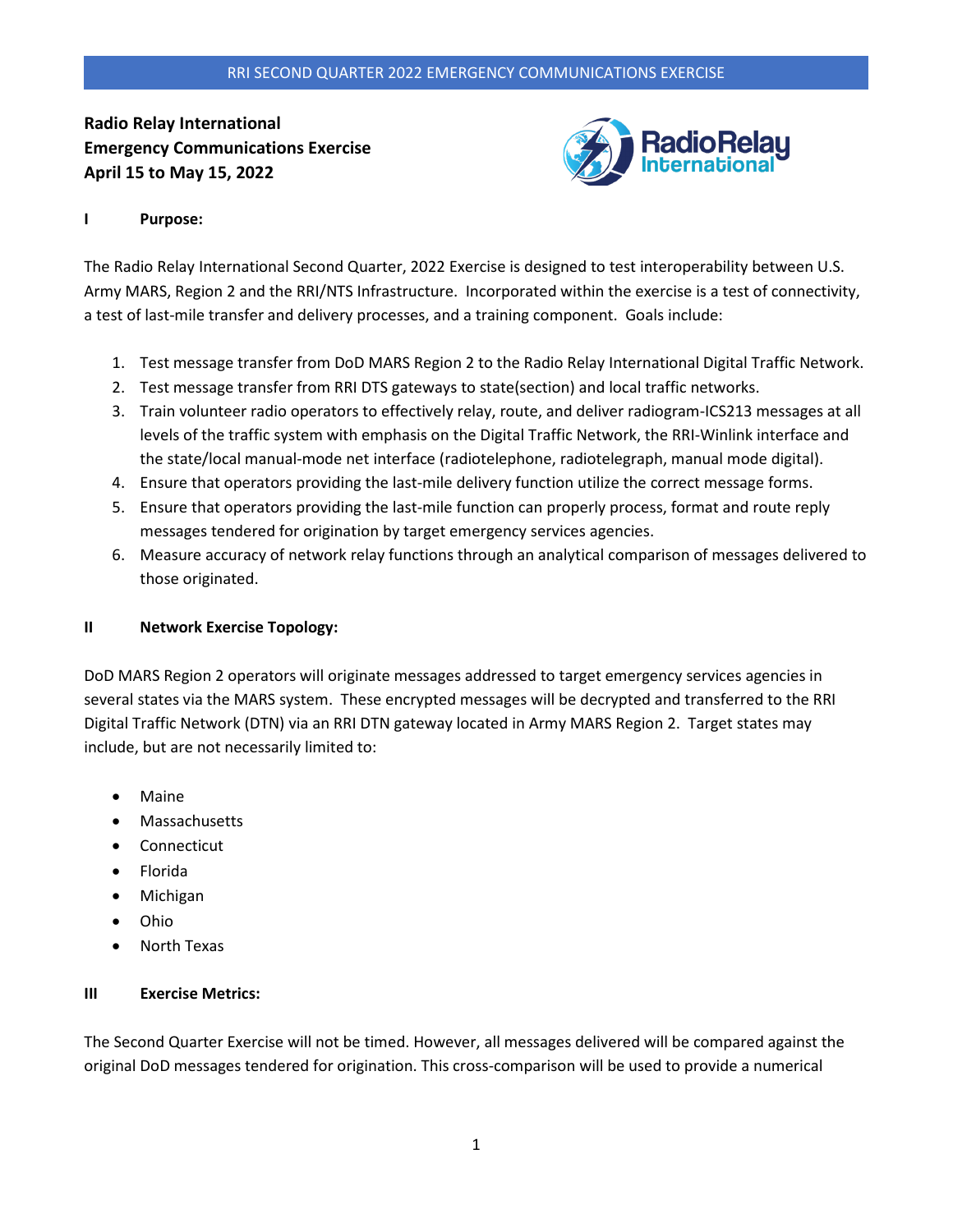analysis of overall accuracy through the last-mile of the traffic system based on a statistically significant sample of data points.

# **IV Message Types:**

Message complexity will increase throughout a series of forthcoming exercises. For this Second Quarter EmComm Exercise, most traffic will consist of a brief request for information (RI) addressed to a target agency or agency official. Examples for illustration purposes include the following. However, the requests for information are determined by DoD MARS Region 2 and may vary considerably:

- Current altimeter setting and time of observation for a nearby airport identified by METAR code.
- Geodetic coordinates of a nearby hospital in decimal degrees.
- Maximum runway length at an airport nearest the agency facility.
- Telephone number of message router position at the Emergency Operations Center.
- Frequency for ATC at the nearest regional or international airport.

## **V Exercise Phase One, April 15 to April 30:**

Phase one consists of both an infrastructure test and a training component.

# *Infrastructure-level test:*

All messages originated during both phases will originate on the DoD MARS Region 2 network. They will then be transferred to DTN for automatic routing via the RRI high frequency hybrid mesh network to the appropriate Digital Traffic Station (DTS). The DTS will be then be responsible for replying to the message via the DTN. The target station for all replies during phase one will be:

Steve Hansen (KB1TCE) PO Box 456 Owls Head, ME 04854 207 594 4597 **Route: ALL Reply Messages via DTN to: NTS:04854@NTSME**

Copies of message traffic originated or received during phase one need not be sent to the RRI Emergency Management Director for analysis.

## *Training Phase:*

Two training sessions covering the structure of the RRI Radiogram-ICS213 message format, and its origination, relay, and delivery requirements, along with an exercise overview will be conducted on the following dates: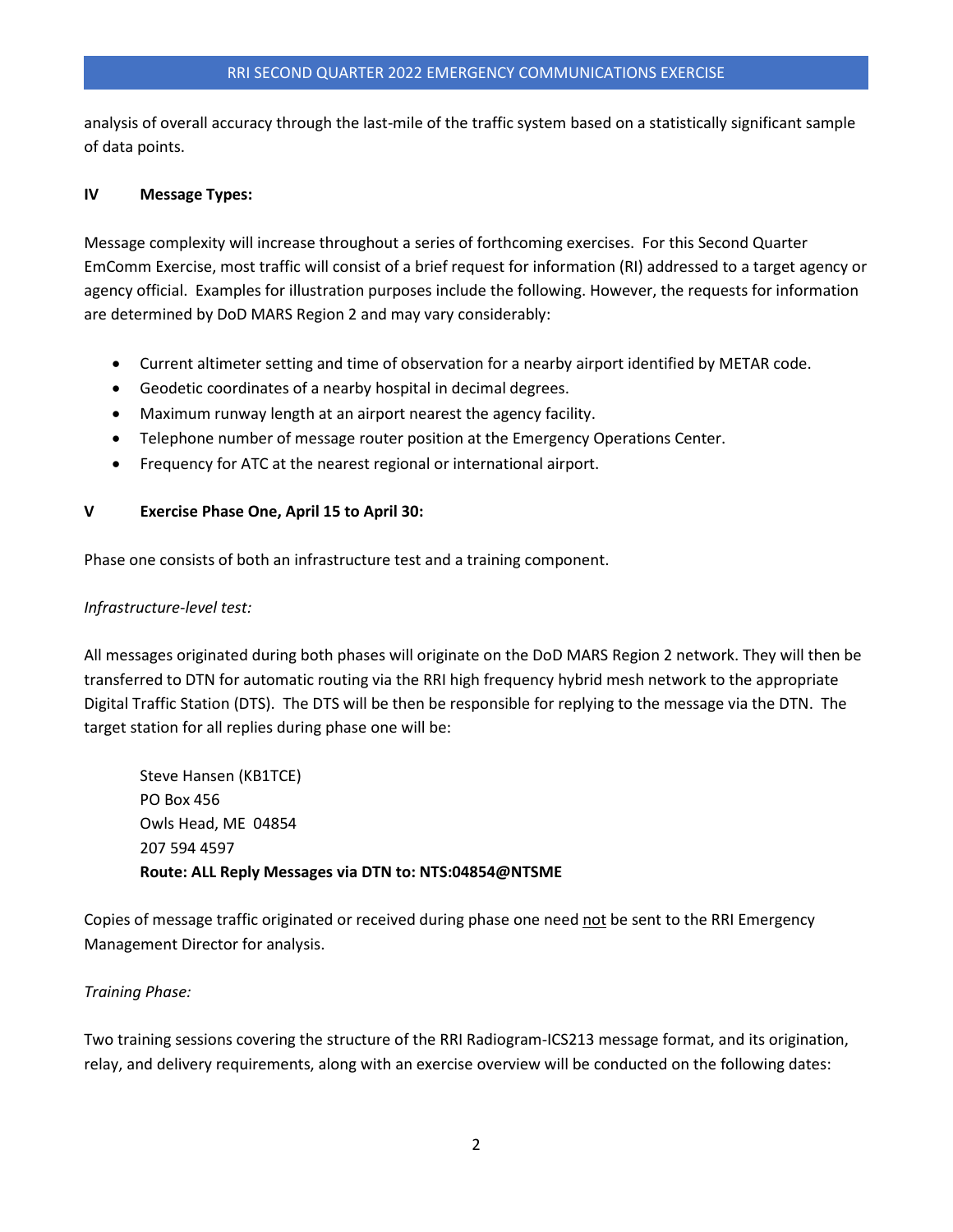April 7 @ 8-PM EDT (080001Z) April 13 @ 9-PM EDT (140100Z)

Those planning to attend either of the training sessions should RSVP in advance by sending an email to the RRI Director of Emergency Management at: [James.wades@radio-relay.org](mailto:James.wades@radio-relay.org) Please indicate which session you plan to attend.

Documentation is also available on-line for independent review at: [www.radio-relay.org/publications](http://www.radio-relay.org/publications) In particular, the participant is directed to the following document and video:

Instructions for Radiogram-ICS213 Relay and Delivery: [http://radio-relay.org/wp](http://radio-relay.org/wp-content/uploads/2020/09/Instructions-for-Radiogram-ICS213-Relay-and-Delivery-2020-9-5.pdf)[content/uploads/2020/09/Instructions-for-Radiogram-ICS213-Relay-and-Delivery-2020-9-5.pdf](http://radio-relay.org/wp-content/uploads/2020/09/Instructions-for-Radiogram-ICS213-Relay-and-Delivery-2020-9-5.pdf)

RRI-NTS Radiogram-ICS213<https://www.youtube.com/watch?v=wzmYc2i4YTQ>

## **VI Exercise Phase Two, May 1 to May 15:**

## *Advance Preparation:*

During phase one, participating Digital Traffic Stations should contact, either directly or indirectly, five to seven emergency services organizations in their state(section) or area of responsibility to request their participation in this exercise as a target agency. One should stress that the number of messages each agency will receive will consist of no more than a few brief inquiries, and the information requested will be relatively simple to provide.

The DTS may want to coordinate or delegate this process to his local ARRL Emergency Coordinator or Section Emergency Coordinator, MARS Operations Officer, or a similar EmComm organization official to identify and contact local emergency services agencies to request participation as an addressee. In many cases, this latter process will be preferable.

The RRI emergency management director and DoD MARS Region 2 will provide additional direct guidance and advice to DTS operators and/or section officials as necessary.

**A list of served agencies agreeing to accept incoming messages and tender replies must be sent to the RRI Affiliated Programs Coordinator, Steve Hansen (KB1TCE) by no later than April 15.** The data for each agency on the list should include:

- Full name and title of agency point-of-contact.
- Agency name and address
- Telephone number of agency official
- E-mail of agency official or his designee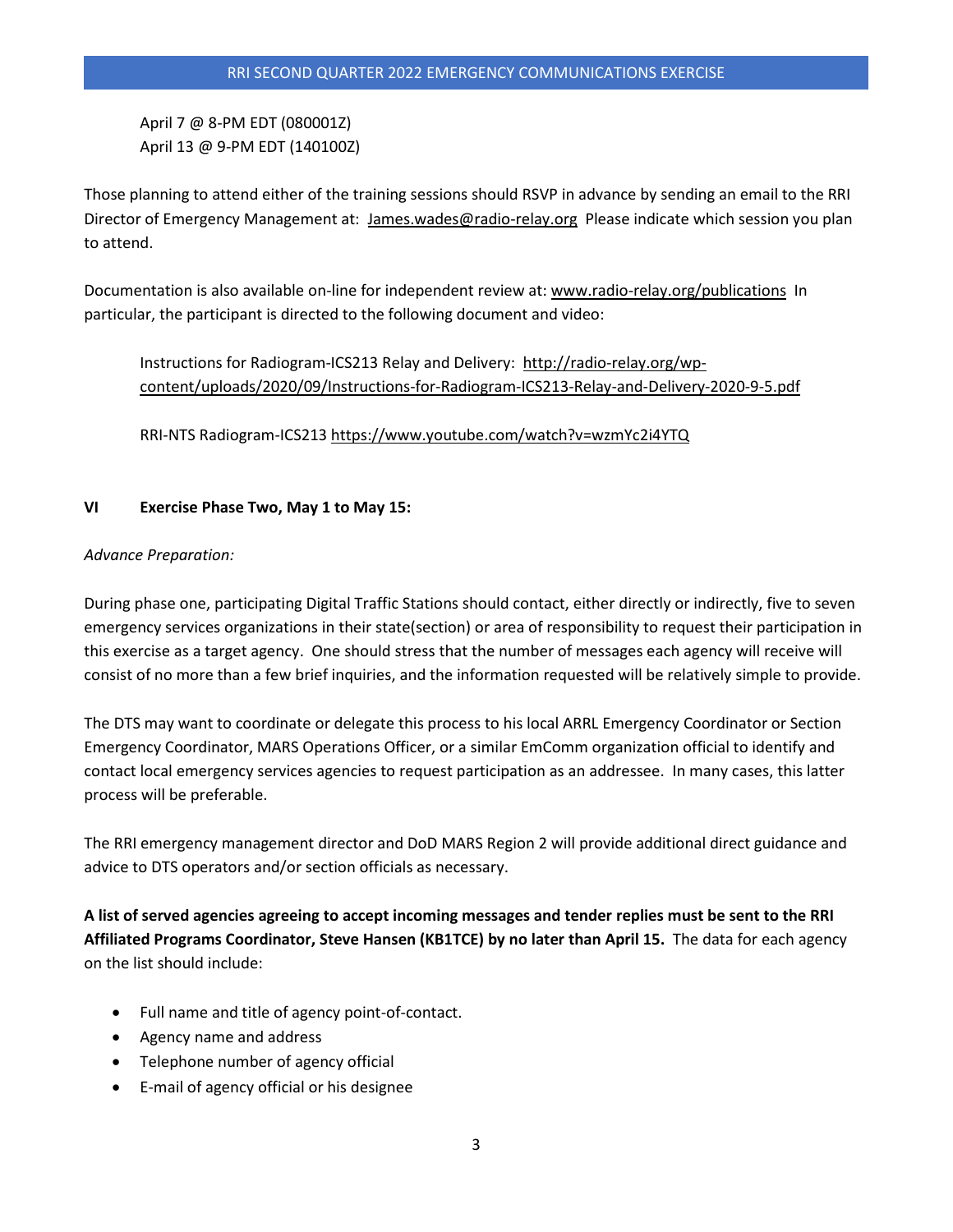The email address for Steve Hansen is: [steve.hansen@radio-relay.org](mailto:steve.hansen@radio-relay.org)

# *Added Last-Mile Function:*

*During phase two of the exercise*, the DTS will route the message to an appropriate state(section) or local network for routing to an appropriate outlet. The DTS and net manager should exercise discretion in this routing process to ensure that the delivering operator has the requisite skills and temperament to interact with served agencies. The DTS should only effect direct message delivery if no outlet is available. Remember! This is NOT a timed exercise, so some delay is permissible when listing traffic for delivery. However, promptness is encouraged and excessive delay beyond 48 hours should be avoided.

# *Message Delivery REQUIREMENTS:*

All messages delivered to served agencies SHALL be delivered on RRI Form 1703 available at:

# <http://radio-relay.org/wp-content/uploads/2017/05/RRI-Form-1703-ICS-2017-5-1.pdf>

Guidelines for message formatting for delivery and presentation are as follows:

- 1. Messages MUST be formatted in all-capitals. No exceptions are permitted here.
- 2. Messages with group-counts exceeding 25 words should be typed ten words to a line, with an additional space between the first and second five group segment on each line.
- 3. Short messages of less than 25 words may be typed five words to a line.
- 4. Messages should be transmitted via email to the served agency official as a PDF file. The plain-text component in the body of the email should contain the following text:

## Subject: Radiogram-ICS213 Message

Text: "Attached you will find a radiogram-ICS213 message addressed to your agency. Originator: (name, title, and agency of individual in "FROM" (signature) line of radiogram-ICS213

Precedence: (typically "Routine" for this exercise)

A blank message form is provided for the drafting of your reply. Please complete the "TO," "FROM" and "MESSAGE TEXT" sections of the form and return it. The radio operator will fill in the remaining data. Please contact me with any questions: (insert name and telephone number here)."

- 5. Messages may also be hand-delivered to the agency official if previously authorized. If hand-delivering a message, business casual attire and a professional demeanor is necessary.
- **6. Along with the message delivery, a blank form 1703 shall be provided to the agency for the drafting of their reply.**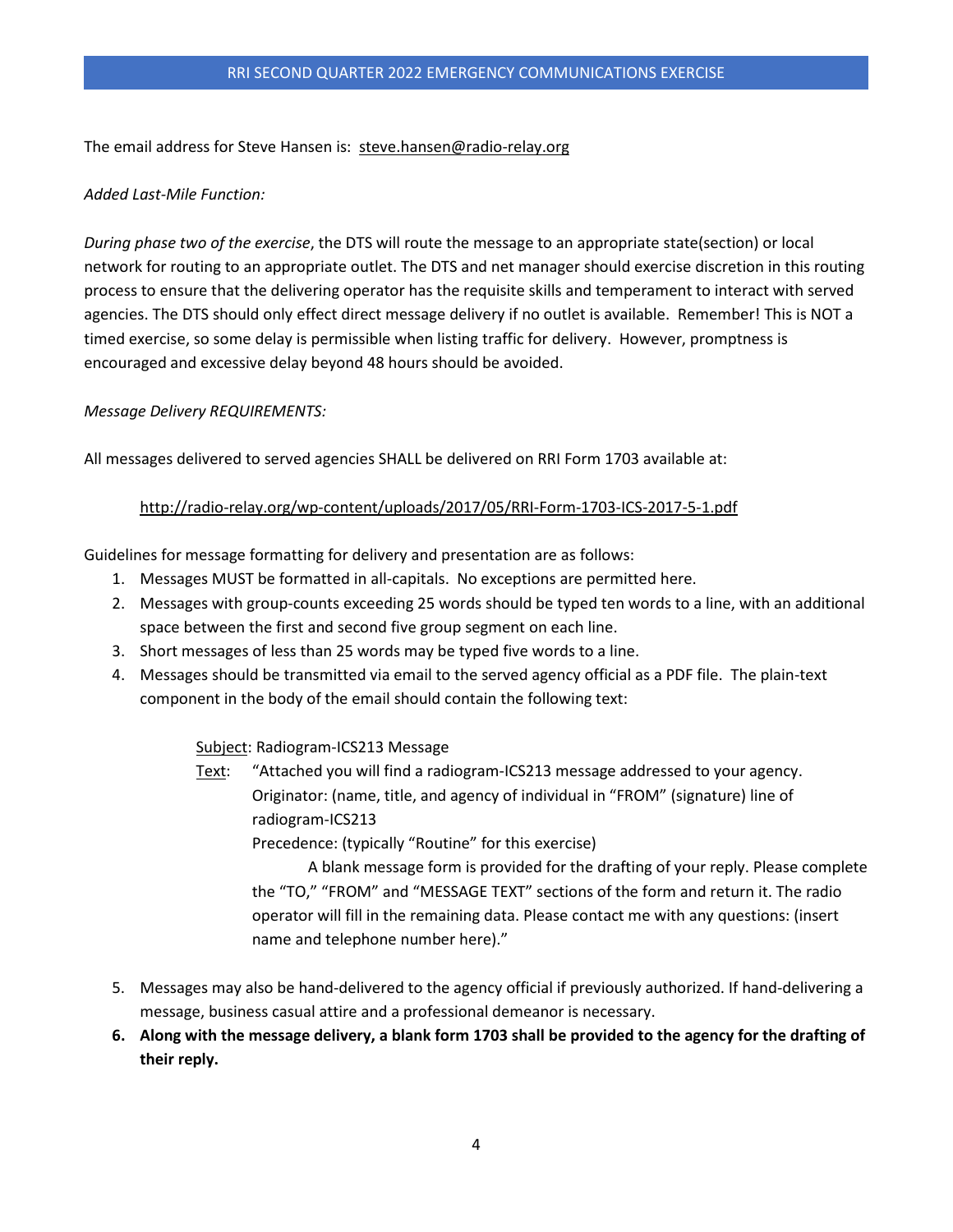# *Agency Reply REQUIREMENTS:*

Agency replies will require the radio operator point-of-contact to add the necessary service information (network management data) to the radiogram-ICS213 preamble. Some steps to keep in mind include:

- 1. Ensure the place of origin is the location of the agency official whose name and title appear in the "from" section of the message (signature). It is NOT the location of the originating radio operator.
- 2. Care should be exercised when converting local agency time to UTC (Zulu). Ensure the translation is correct and remember that the new radio-day starts at 0001Z.
- 3. Care must also be exercised when transmitting the message via radiotelephone to ensure abbreviations and any nomenclature are transmitted clearly.
- 4. All reply messages will likely be addressed to the MARS point-of-contact associated with the original radiogram-ICS213 message. The radio operator should add an op-note stating: "ROUTE VIA DTN TO **KB1TCE OWLS HEAD ME 04854"**
- 5. All last-mile RRI/NTS networks, such as state or local nets, should endeavor to route the traffic to a DTS. In the absence of a DTS, manual mode circuits may be utilized.
- 6. The DTN routing for reply messages is: **NTS:04854@NTSME**

# **VII Sample Message Formats:**

Inquiry;

12 R HXC KE2UK 32 N BELLMORE NY VIA MARS 1232Z MAR 22 WARD CARPENTER N1CUI KNOX COUNTY ARES/RACES 59 ISLAND AVENUE SPRUCE HEAD ME 04859 NO PHONE MARS RRI DASH NTS INTEROP 202203221232Z **BT** PLEASE PROVIDE THE NAME OF THE CLOSEST SHELTER AND GIVE THE MILITARY GRID SQUARE TO 1 METER X ALSO PROVIDE THE DISTANCE AND BEARING IN DEGREES FROM YOUR LOCATION TO THE SHELTER **BT** RON TOMO KE2UK REGION TWO AMARS OPS OFFICER KE2UK VIA RRI RADIOGRAM ICS DASH 213 KE2UK 202203221232Z KE2UK DASH 11 202203221242Z AR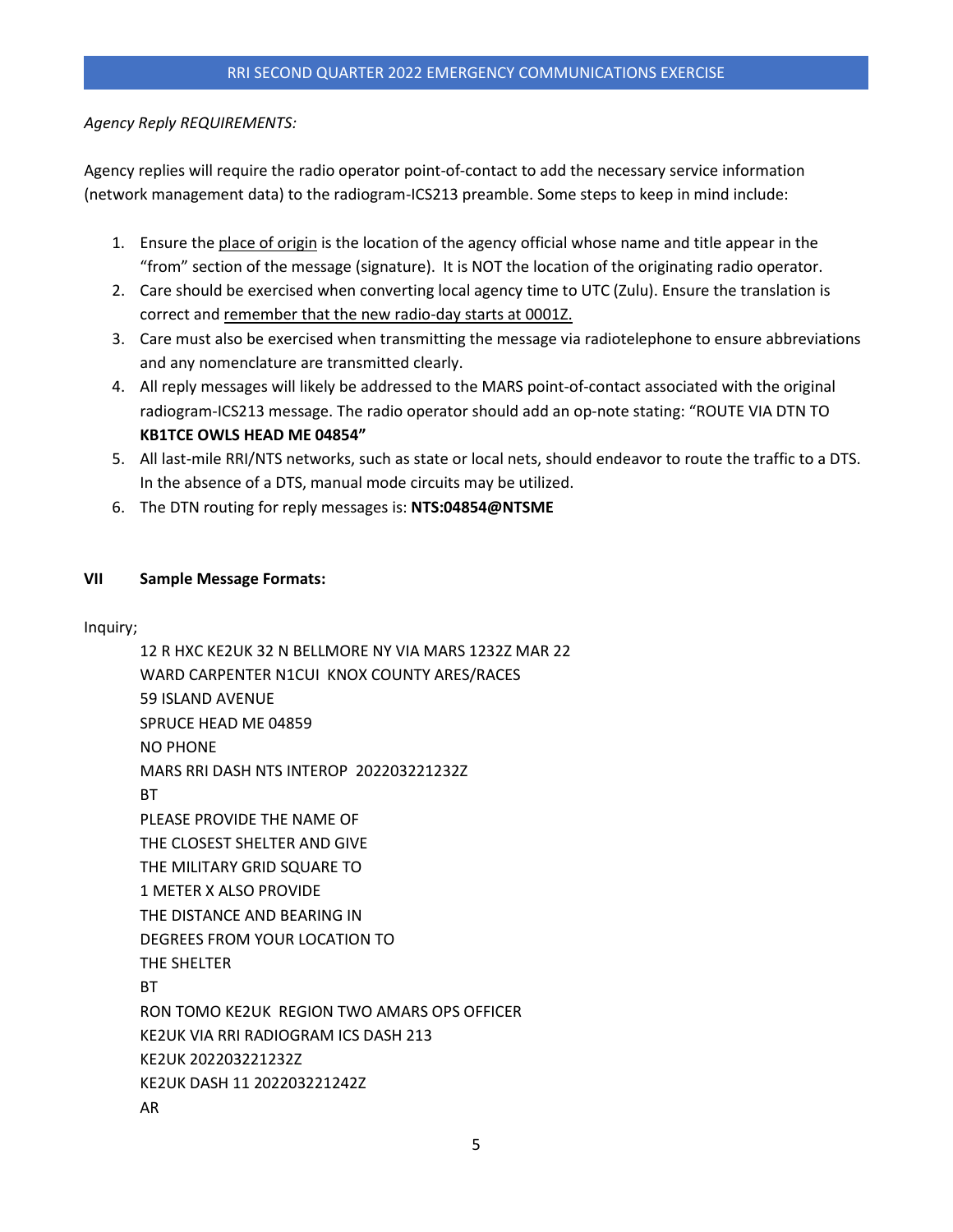# Reply:

3 R N1CUI 16 SPRUCE HEAD ME 0000Z MAR 25 RON TOMO KE2UK REGION TWO AMARS OPS OFFICER NORTH BELLMORE NY MARS RRI DASH NTS INTEROP OP NOTE ROUTE TO KB1TCE OWLSHEAD ME 04854 BT CLOSEST SHELTER IS SPRUCE HEAD COMMUNITY CHURCH GRID SQUARE 19TDJ889407307 DISTANCE 1 MILE BEARING 043 **DEGREES BT** WARD CARPENTER N1CUI

AR

# **VIII Network Topology Overview:**

*Phase One Infrastructure Test:*

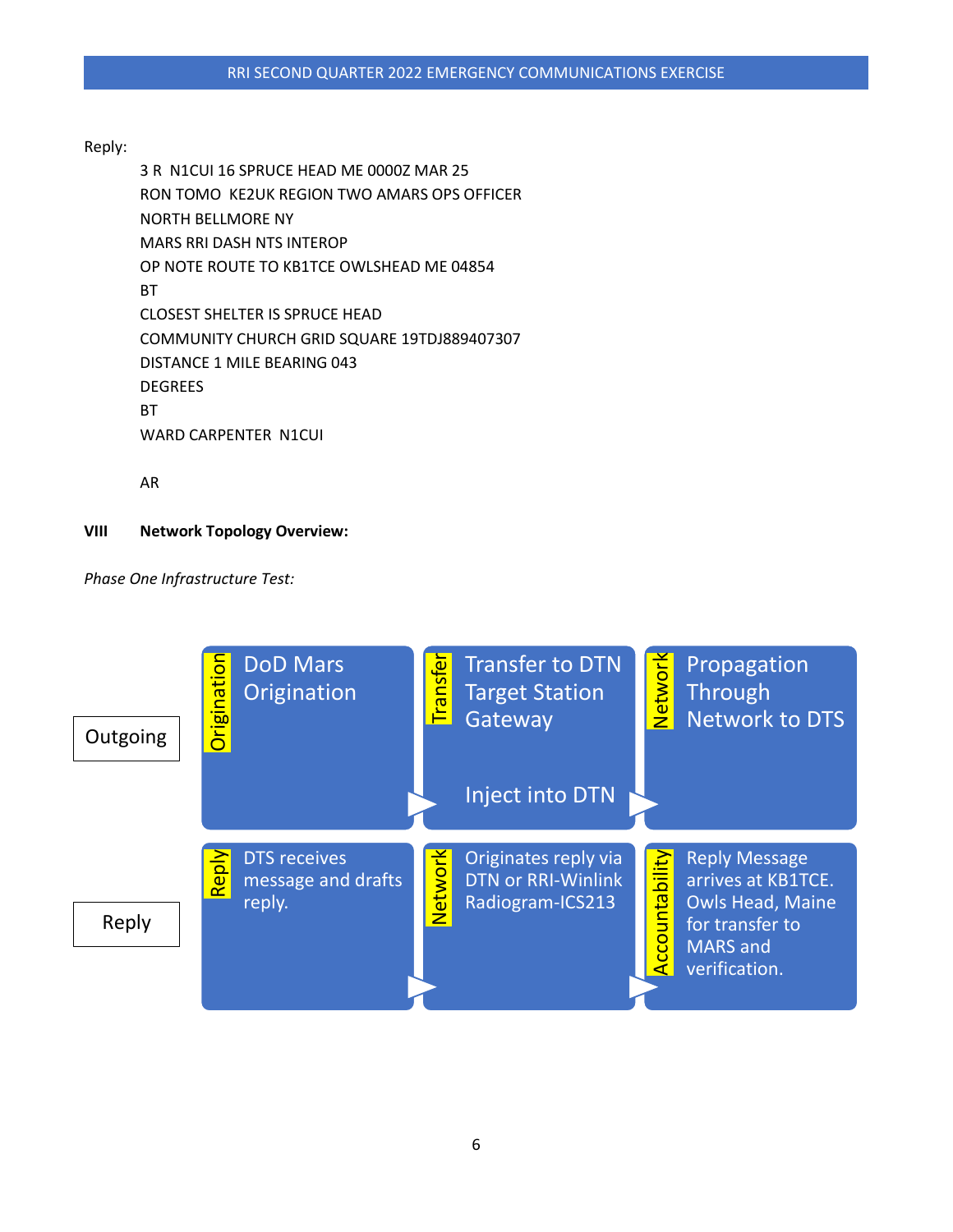*Phase Two – Last Mile Test:*

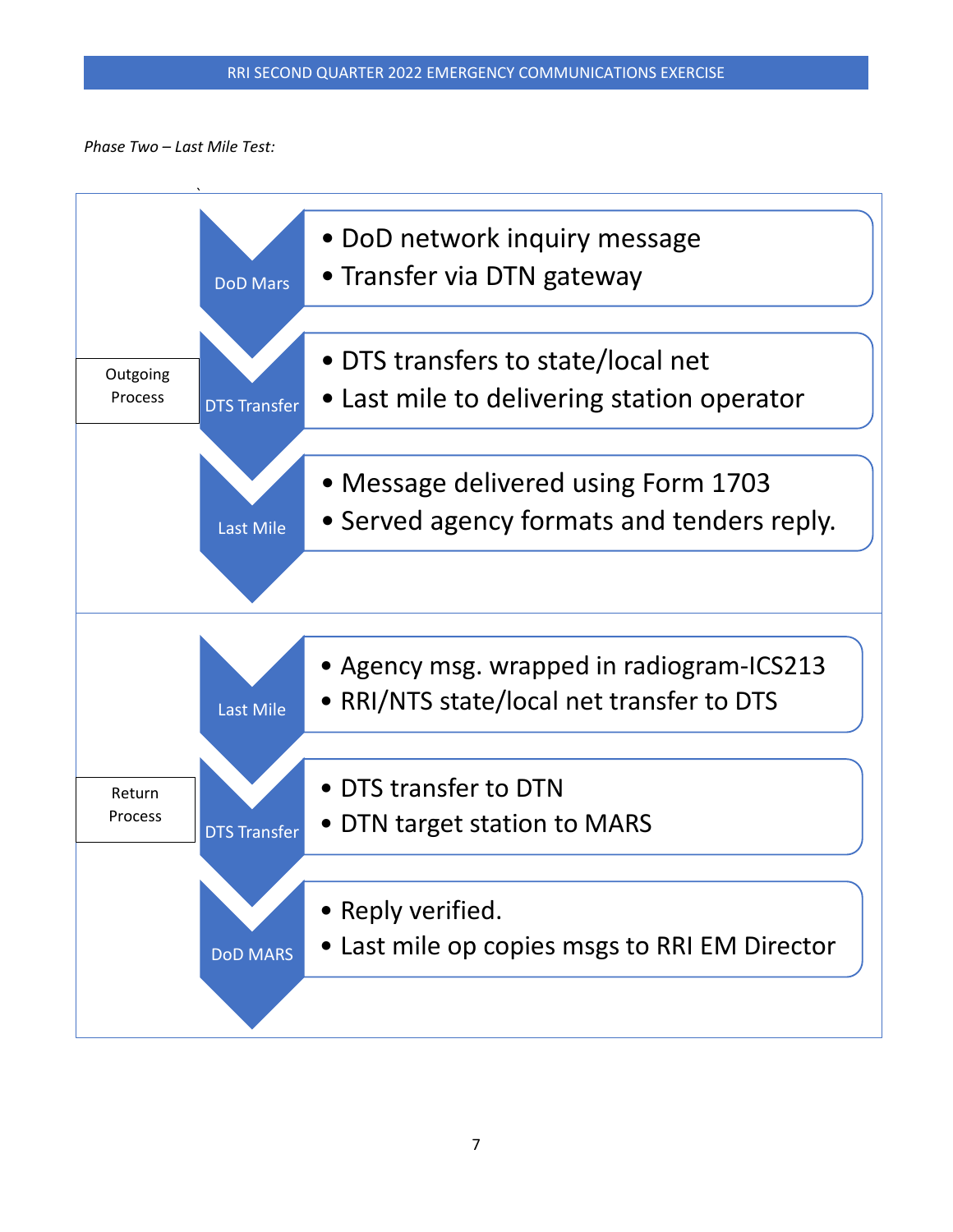# RRI SECOND QUARTER 2022 EMERGENCY COMMUNICATIONS EXERCISE

#### **IX Message Copies Required:**

All messages delivered to served agencies, or reply messages originated on behalf of served agencies, should be copied and sent to the RRI Director of Emergency Management at the address below (See Part X). Please mail all copies by no later than May 30.

### **X RSVP Required:**

Digital Traffic Stations will be contacted directly to confirm status as state/local net target.

State or local nets willing to perform last-mile relay and delivery process should send an RSVP to:

#### [james.wades@radio-relay.org](mailto:james.wades@radio-relay.org)

Questions or Inquiries may be directed to the above e-mail or via telephone to:

James Wades Director of Emergency Management, Radio Relay International C/O Emergency Preparedness Services, LLC PO Box 43 Niles, MI. 49120 (833) 377-0722 x 700